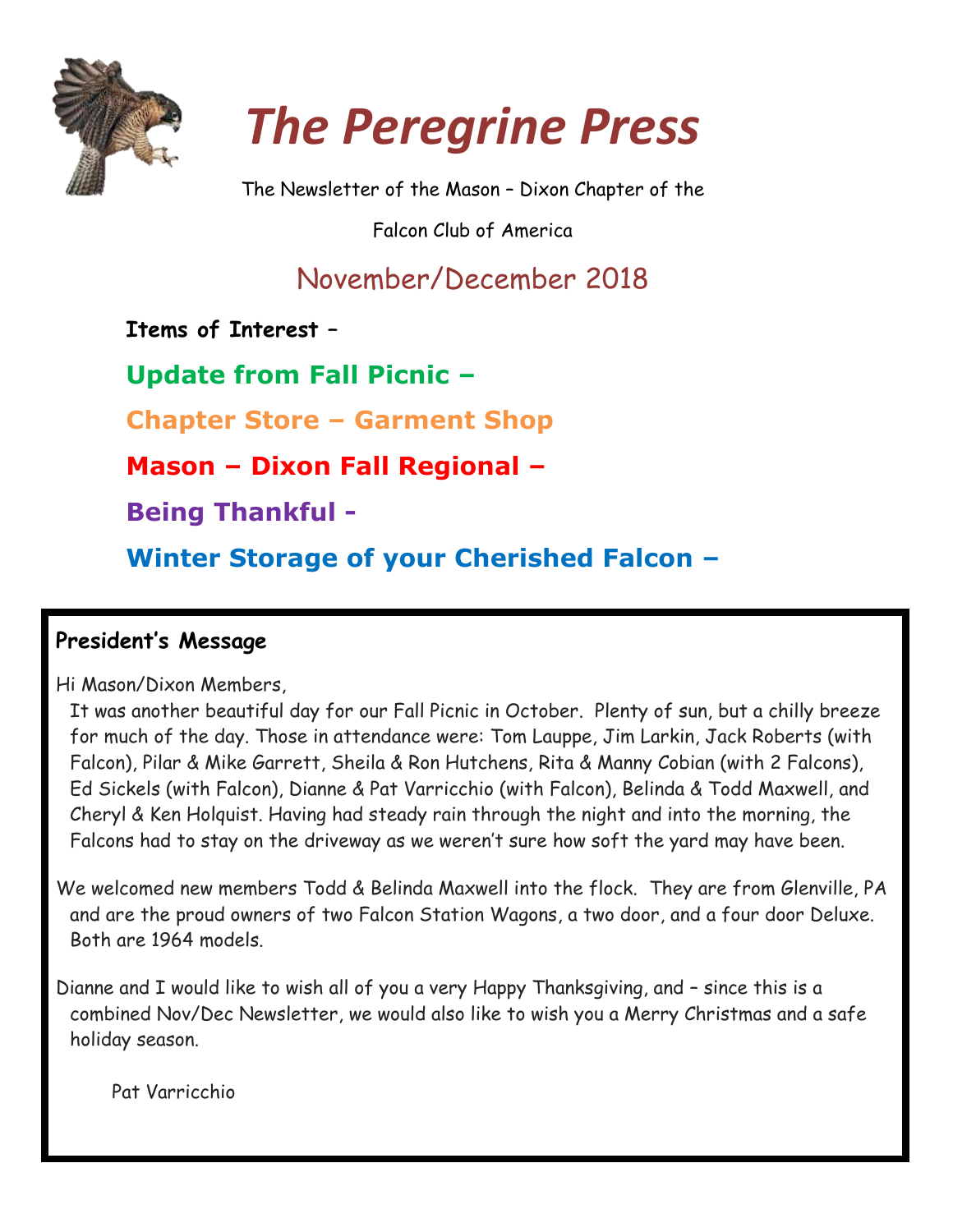### **Highlights from the Fall Picnic –**

We welcomed new members Todd & Belinda Maxwell from Glenville, PA. Please extend a hearty Mason-Dixon "Hello" to them when you see them.

- Questions were raised as to how many of our members used email or Facebook to find out about the Fall Picnic. It appears that this group was evenly split with half using the email notifications while the other half are more into Facebook. It was decided that we will continue to use both.
- Question asked about renewing our domain name "masondixonfalcons"? Ken & Cheryl will be looking into creating a web page based on the National Falcon Club of America template that is offered by our national club web services.
- Discussed upcoming events. October  $20<sup>*</sup>$  is both the Rockville Antique Show and the L.B. Smith Show.

It was a chilly day in Nottingham, MD for our picnic. If



- Pat asked for a show of hands as to how many would like to host a Regional Show in 2019? All in attendance voted Yes! Pat was speechless. The English have a word for it across the pond – I think they call it "gob-smacked". After he recovered from his surprise, he then asked – "how many would help in some capacity with hosting this show? Again – all replied Yes! Discussion then followed about changing the location from Edgewood, MD to somewhere near Gettysburg, PA All in attendance were supportive of Pat exploring the possibility of hosting a Regional Show at or near Gettysburg, PA
- New member Belinda Maxwell has offered to make a quilt of Falcon T-Shirts to be raffled off at the Regional Show. Pat requested that all members who were interested in donating shirts to bring them to the Mason – Dixon Spring meeting on April 13, 2019.
- Spring Meeting? Oh Yes! **The Spring Meeting** will be held on **April 13, 2019** at the home of Pat & Dianne Varricchio in Nottingham, MD Meal begins at Noon, followed by a business meeting and the now infamous Mason-Dixon Auction. At the business meeting,

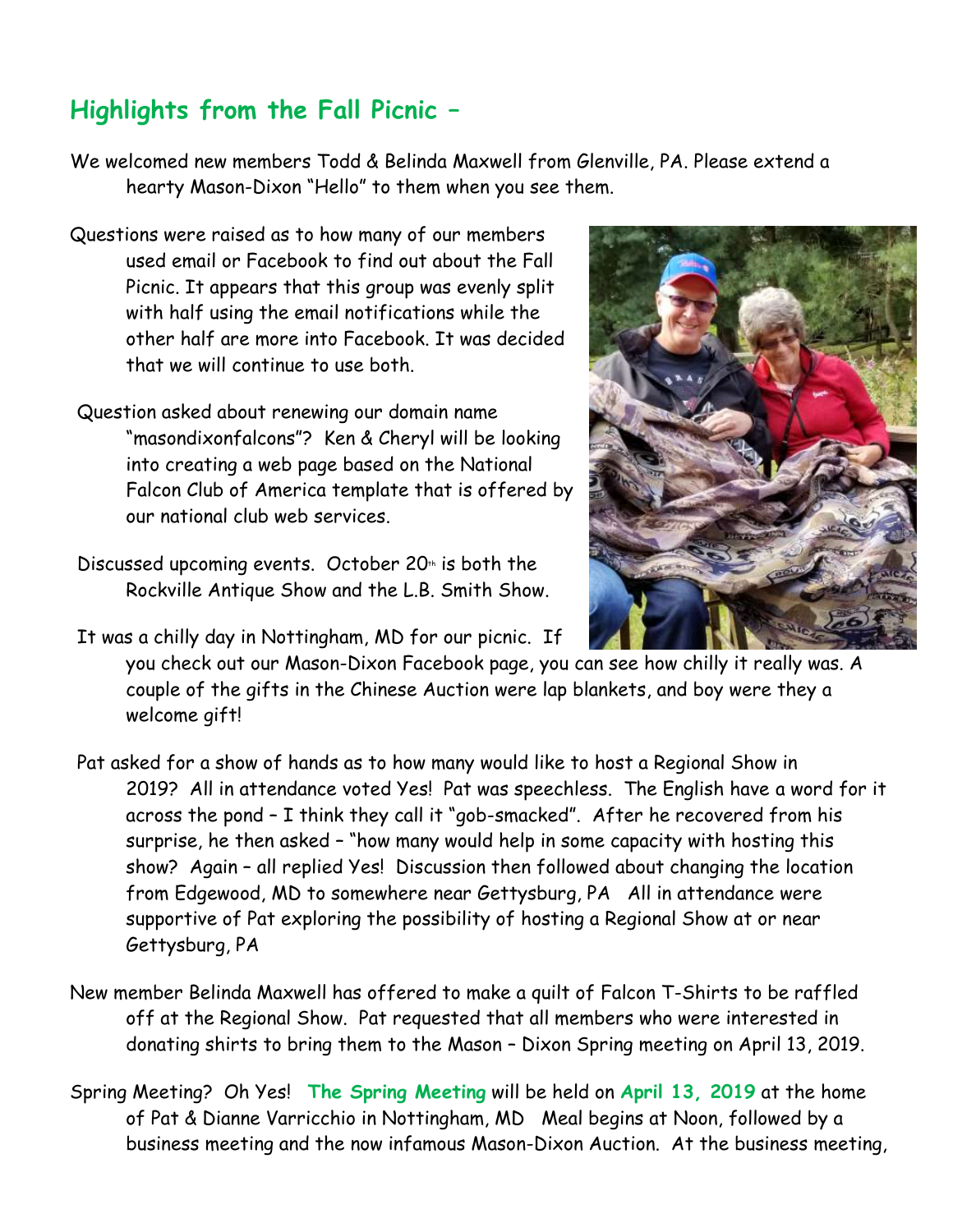we will be assigning duties for the Fall Regional and getting members signed up to help where needed.

- There was some discussion about opening up our Facebook page to the public, or keeping it closed to members only. The general consensus was to keep it as a closed group for now. If you are not yet on Facebook, updates to chapter happenings will continue to go out via email. If you are among those who utilize Facebook, please take time to look up our page and send a friend request. We'll get you access as quickly as possible.
- A short discussion regarding Mason-Dixon Chapter apparel. Since orders have slowed, anyone wishing to place an order should contact Ken Holquist, or send your order directly to him. He will get it placed and, once finished, he will see that the garments get sent to you. The shop we are using is located in Carlisle, PA and Ken is able to make those arrangements.
- Pat raised the question of election of officers. Pilar Garrett made a motion that all officers remain in the same positions. Motion was seconded, and Pat asked for a show of hands. All voted affirmative, current officers will remain for another year.
- The meeting was adjourned. The auction was begun, and for the most part, it was pretty tame. We need Naomi back to spice things up for the next one!

# *Mason – Dixon Chapter Store - Garment Shop –*

- At our Fall Picnic, we had some conversation about garments (shirts / jackets) being offered for Mason – Dixon Chapter Members that would be unique and have our Chapter Logo on them. Ken Holquist did some research into a local shop in the Carlisle area doing this for the Chapter. Many of those in attendance commented on the options available, and the color choices, as well as the quality of the garments themselves. On the last pages, you will find samples of the garments offered along with their corresponding catalog number, and the next page is an order form – in case you might want to order something for yourself.
- The Vendor shop is called **2 Generations**, a mother daughter business in Carlisle near to the Fairgrounds. They do uniforms and other promotional garments for many of the local sports teams and civic organizations. If you desire to order anything, they have requested that all orders come through one contact person, to minimize confusion and limit them to a local call for questions. If you wish to pay with a credit card, provide your day time phone number with your order, they will call you directly for the credit card information, and do the purchase right there on the phone. Ken Holquist will be the local contact, and will arrange shipping of your garments to you once they are completed.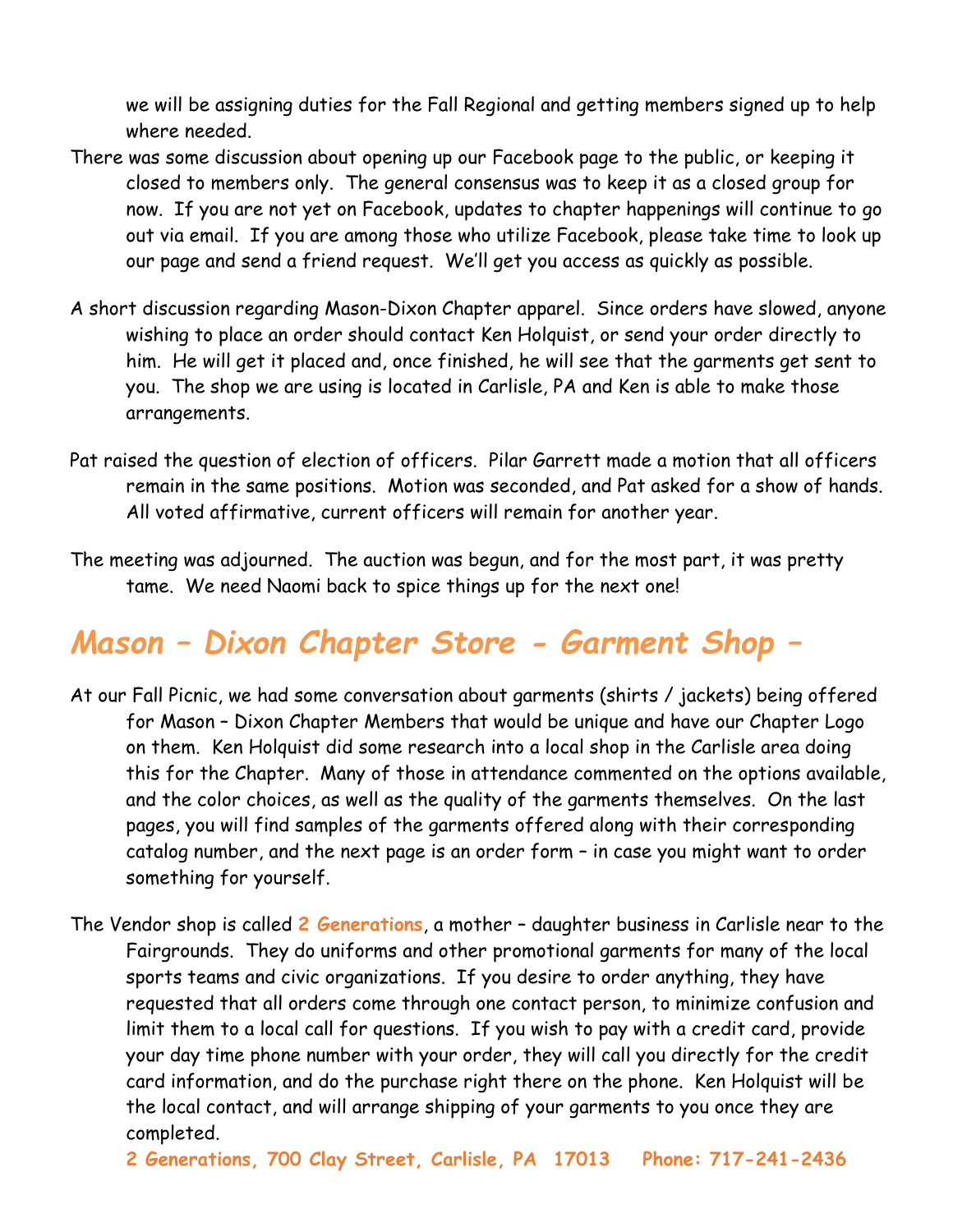We are receiving a club discount on the cost of the garments, and there is a small up-charge for the art work on the logos. These are all reflected in the prices on the order form. Color options are listed down the center of the page. If you would like your first name embroidered on the right chest placket, there is an additional \$3.00 charge for this as each name is unique in the machine. Also, the Ford emblem that you see near the bottom of the patch on the men's logo has been restored. Pat had discussions with FCA Club Officers while in Wichita, and learned that we can have that blue oval showing on our emblem. So, all men's garments will have the Ford Oval as part of the patch from this date forward. Many of the ladies preferred to have the Falcon Wing on their embroidery, rather than the flags so that is why you see two emblems offered. If you have any questions, please call Ken Holquist for answers and clarification. You are welcome to order whatever you like; just send your order form to Ken Holquist via email, or snail mail. Either way will get your order to their shop. Also, pocket T-Shirts and pocket Polo Shirts are now available for the men. Color options are listed on the order form. Again, if you have questions, please call or email Ken Holquist at 717-658-7460 or [64dlvrme@gmail.com.](mailto:64dlvrme@gmail.com)

\*Performance T-Shirts are moisture wicking fabric. \*The Soft-Shell Jackets are only available in **Navy Blue**. \*Items with the letter "**L**" at the beginning are ladies cut and fit. \*Sport-Tek garments are moisture wicking fabric.

### Mason – Dixon Fall Regional !!! –

- Alright everyone, we've been talking about doing this since early spring of 2018! Now it's official. The Mason-Dixon Chapter is hosting a Fall Regional on Friday and Saturday, September 6-7, 2019. Host hotel will be the Sleep Inn & Suites, 501 Silo Hill Parkway, Emmitsburg, MD 21727. The approved Registration Form is included at the back of this newsletter, it can also be found on the FCA website, and will appear in the January Falcon News magazine. Initially we had reserved 25 rooms, those were gone in the first six days. Then we requested an additional block of 20 rooms, and those are almost all reserved as of November 20. So , , , if you are waiting for any reason to commit to a room for one or more nights, it is STRONGLY suggested that you sort that out soon and make your reservation!
- Room rates are set at \$119 for Friday and Saturday, if you choose to come early or stay beyond Sunday morning, those rates are set at \$87. Please keep in mind that hotel rates in the Gettysburg region average \$179 per night so this is a very good rate for our group. There are a couple of hotels that offer rates of \$149 but those go quickly and may be already reserved.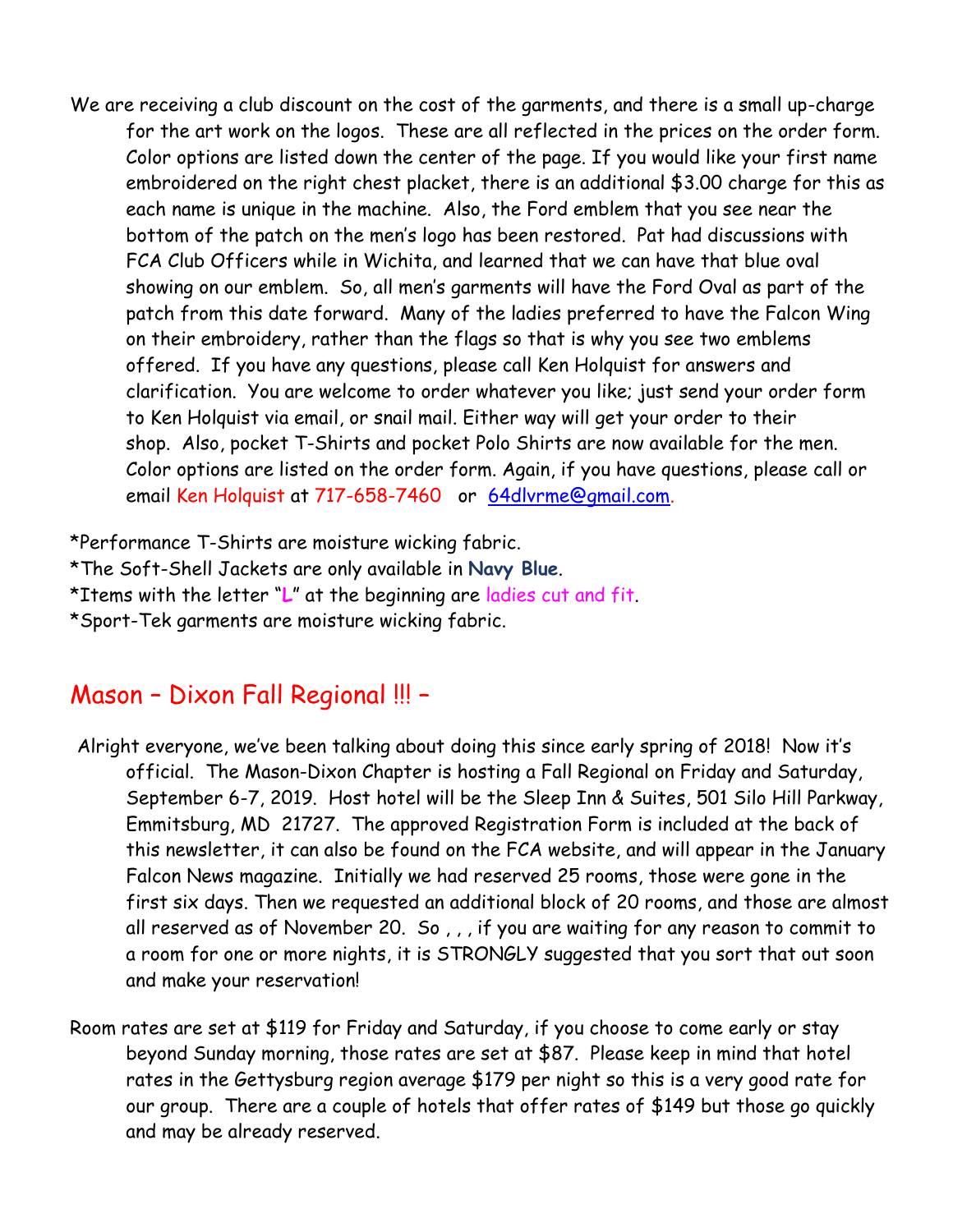- The host hotel underwent a remodel about six years ago and has very nice rooms for guests, as well as a breakfast buffet and a reasonably sized dining area. There is an elevator in the building so guests with mobility issues have access to all floors. The Sleep Inn is also pet friendly for small pets. (We have learned they do not allow large dogs, unfortunately.) Our hotel is located just off of US Route 15 at the Maryland/Pennsylvania line, (or for those of you from the old school, that's the Mason-Dixon Line), and is only 13 miles from all points in Gettysburg.
- Now you might be asking, "What does this have to do with us"? A LOT!! We have at least 43 chapter members in the Mason-Dixon Chapter who own a Falcon, and live within 100 miles of Emmitsburg, MD It would be really great if all 43 of those Falcons were to show up at Gettysburg for this regional show! **We would really like to see you there!**

### **Being Thankful –**

As I write this, it is cold, with freezing rain, and sleet mix outside. Listening to the radio today and the chatter about being Thankful for what we have this holiday season – got me to thinking. What are some of the things I am Thankful for? Well . . it didn't take long to come up with a fairly good list, but I'm not going to share it all with you here. What I will share is that we have a terrific group of enthusiasts among us who really do cherish and care for their Falcons. I've talked with guys who joined other car clubs and listened to their stories about the dysfunction that goes on in their respective clubs. People who aren't friendly, who act snooty around other members they don't know (or don't want to know). Many of the clubs that I've heard about don't openly welcome wives or significant others! That's what sets the Falcon Club apart from many of the others. We are a **F**riendly group of people, always looking forward to gathering with our Falcons. We are an **A**dmirable bunch of folks. Imagine, just for a minute, the idea of bringing together people from all walks of life – airplane pilots, electricians, carpenters, mechanics, teachers, housewives, sales people, retired, and those not yet retired. Pile them all in one place at the same time and let them find common ground (no pun intended) with things to talk about. Shazam! That's what you have at a Mason-Dixon gathering! We're a **L**ively bunch, you've got to admit that, lots of fun and laughter when we get together. There is a **C**amaraderie among Falcon Club members and guests that just grows stronger as we come together more often. Some among us are **O**bsessed with our Falcon's, always doing something to tinker or fix or change about it for whatever reason. And finally, we're **N**ice to be around. Friendly, cheerful, smiling, full of laughter and good fun, genuine, sincere, and nice. Common ground my friends is a little car made back in the 1960's – and you've all got at least one. -editor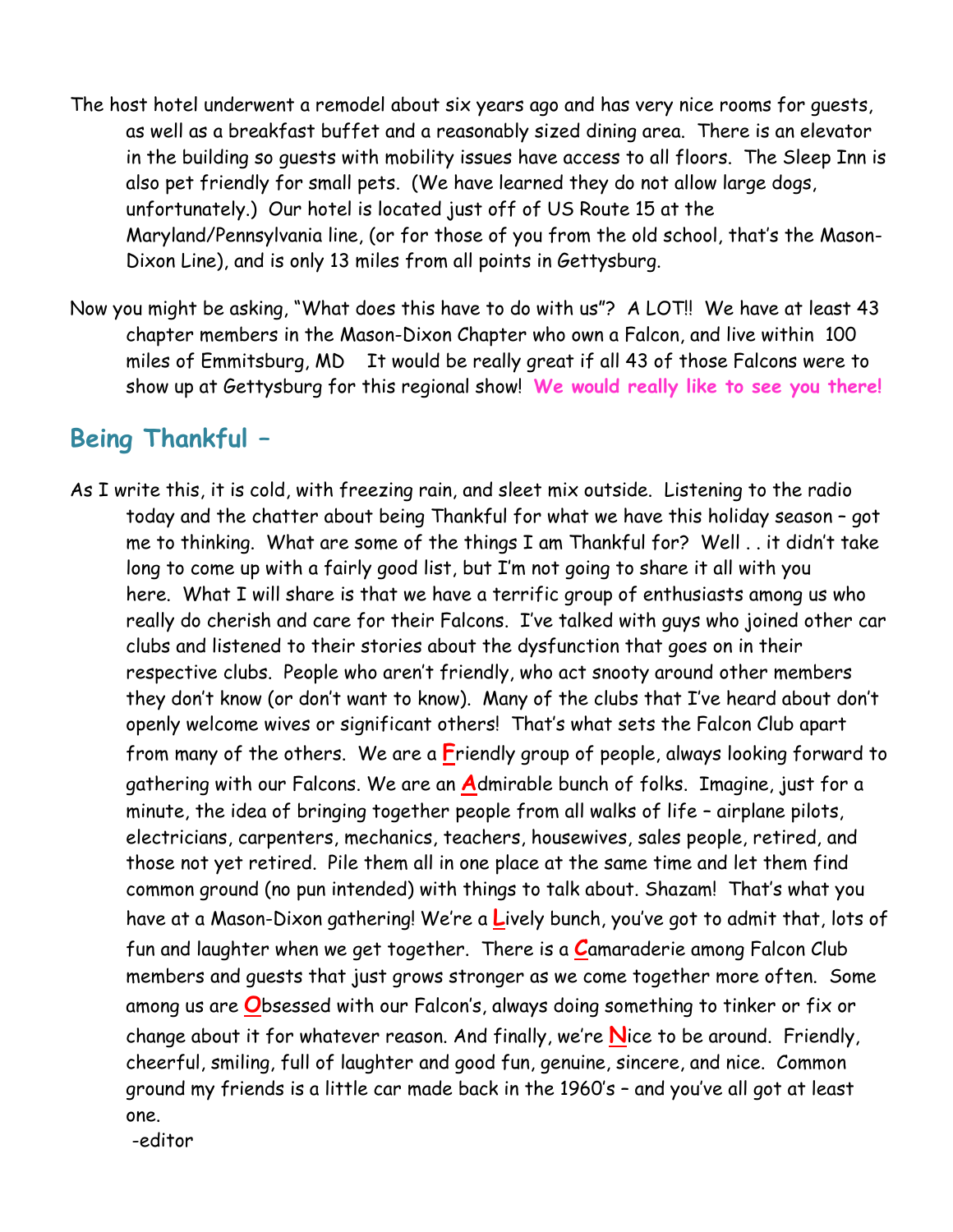### Winter Storage of your Falcon -

Below is an article submitted by Phil Barber. It was in the last newsletter, but it's good information to send along again.

CLUB CLIPS

Old cars and old antifreeze don't always mix The Henney Chapter of the Professional Car Society offered advice that goes far beyond professional cars (specifically hearses, ambulances and other specialty vehicles of the Henney Buggy Co. and the Henney Motor Co.). The tip came in Vol. 7, No. 2 of Henney Program of Progress, edited by George Hamlin (PO Box 123, Fulton, MD 20759; www.theprofessionalcarsociety). Credit for the item is noted as coming from Niagara Packards, which carried it forth from the A-C-D Club.

There is danger in using "extended life" antifreeze in cars more than a decade old. The mixture carries Organic Additive Technology (coded OAT, H-OAT, or N-OAT), according to the article. The product tends to attack "gaskets and gasket cements in cars, causing major leaks and forcing ultra-expensive repairs." The severity was recognized some time ago by Rolls-Royce collectors in the Silver Ghost Association who "documented massive cooling system failures apparently caused by this antifreeze product."

The stuff that proves safe in aged cars has the older Inorganic Additive Technology (IAT) additive. The warning that circulates zeros in on Zerex's G-05 and "all Prestone lines" as "no no's" for old cars. Said the article, "None of us wants to pull and rebuild our cars' engines."

Safe types include "Peak, Peak's HD Product 'Sierra,' and Zerex Original Green" which comes in a white container.

Clinned by Gerald Perschbacher

Don't panic if you use the potentially troublesome stuff. Simply mark one idea high on your list of things to do: DRAIN IT, THEN FLUSH THE SYSTEM. Conclude by refilling with the IAT antifreeze.

Warnings are not meant to fool people or scare car owners. When evidence such as this surfaces, it's better to err on the side of caution than to lessen or destroy your car's worth.

Words of plentiful gratitude can resound when tips such as these hit the hearts of car collectors.

Do the members of your club have tips worth sharing? By all means, glean those from your members and include them as often as possible in your local or regional club publication. Even better, extend your circle of communication to include the national editor of your club. Play it wisely and be safe by spreading the word about possible dangers relating to new technology that has yet to be proved in the daily operation of cars embracing various vintages.

All this brings up the reminder: When was the last time your old car had its cooling system emptied, flushed and refilled?

By M.J. Frumkin

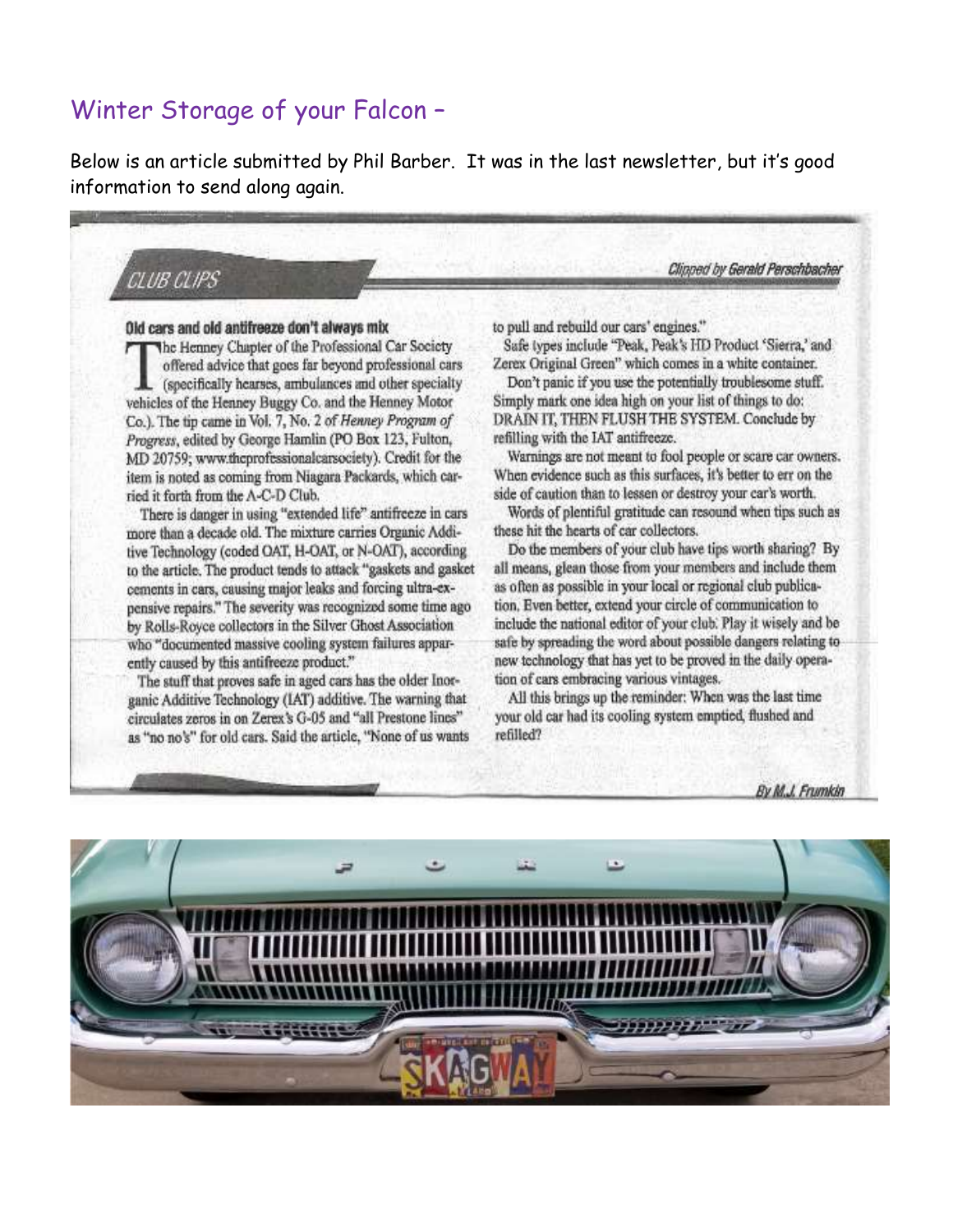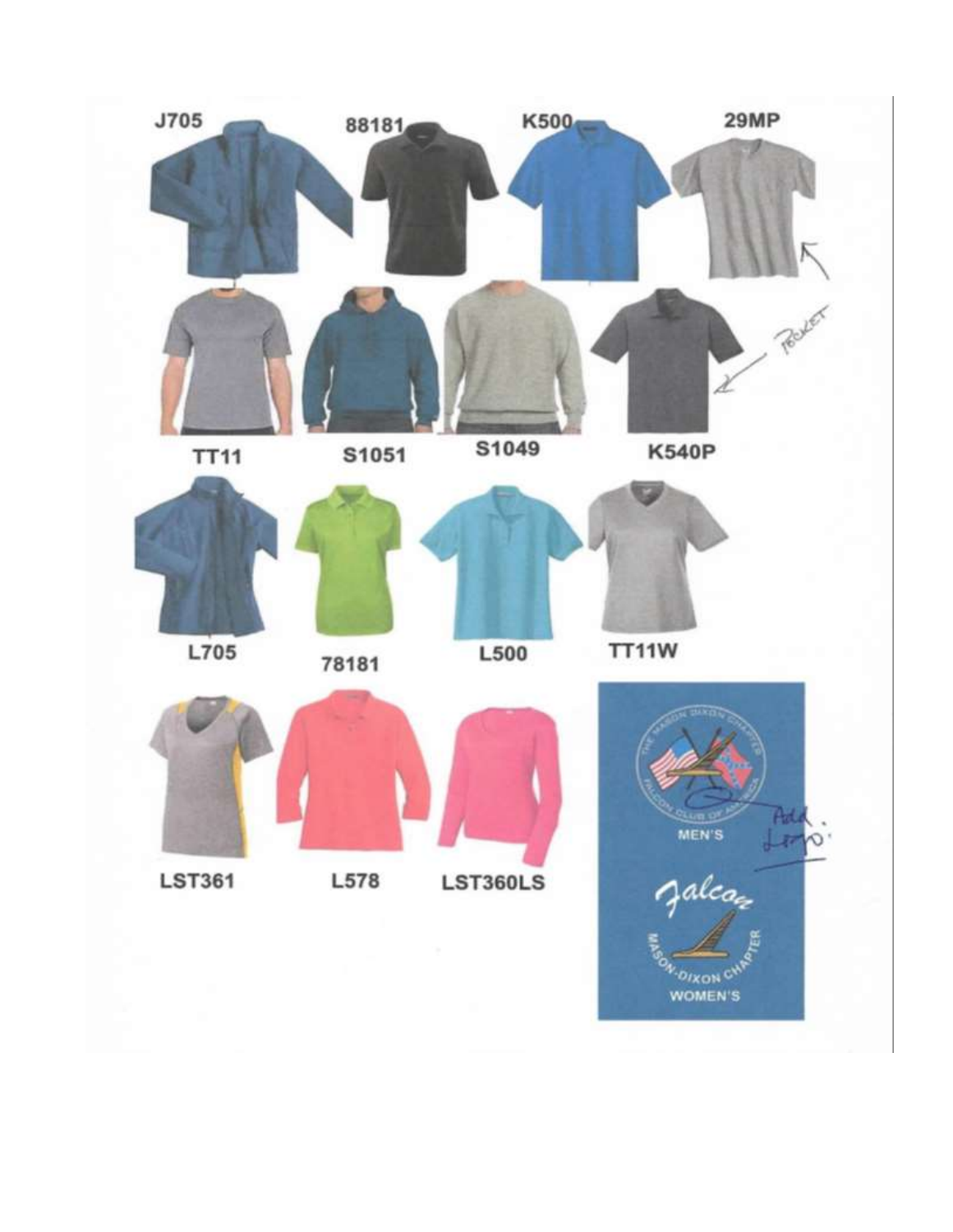### FALCON CLUB - MASON - DIXON CHAPTER 2018 - ORDER FORM

|         | Item                                                           | Description                                                                | Color (Check one)                                            | s | M | E | XL | <b>2X</b> | ЗХ | PRICE        | <b>TOTAL</b> |
|---------|----------------------------------------------------------------|----------------------------------------------------------------------------|--------------------------------------------------------------|---|---|---|----|-----------|----|--------------|--------------|
| MEN'S   | 1705                                                           | Port Authority® Textured Soft Shell<br>Jacket                              | Navy                                                         |   |   |   |    |           |    | \$60.00      |              |
|         | 88181                                                          | Core 365 Performance Piqué Polo                                            | <b>二 sofilW</b><br>Black D<br>Royal III<br>Burgundy III      |   |   |   |    |           |    | \$22.00      |              |
|         | 51049                                                          | Champion Adult Reverse Weave® 12<br>oz. Crew (UNISEX)                      | Navy LJ Oxford Gray LJ                                       |   |   |   |    |           |    | \$48.00      |              |
|         | 51051                                                          | Champion Adult Reverse Weave* 12 oz.<br>Pullover Hood (UNISEX)             | Navy D Oxford Gray D                                         |   |   |   |    |           |    | \$58.00      |              |
|         | K500                                                           | Port Authority® Silk Touch™ Polo                                           | Light Blue Q Rayal - Navy Q                                  |   |   |   |    |           |    | \$20.00      |              |
|         | TT11                                                           | Team 365 Men's Zone Performance T-<br>Shirt                                | Royal a Navy a Graphite D                                    |   |   |   |    |           |    | \$18.00      |              |
|         | <b>K540P</b>                                                   | Part Authority® Silk Touch™ Polo<br>w/Pocket                               | Navy <b>D</b> G D                                            |   |   |   |    |           |    | \$22.00      |              |
|         | <b>29MP</b>                                                    | JERZEES® - Dri-Power® Active 50/50<br>Cotton/Poly Pocket T-Shirt           | Navy $\square$<br>Coford Gray La                             |   |   |   |    |           |    | \$18.00      |              |
|         | <b>L705</b>                                                    | Port Authority® Textured Soft Shell<br>Jacket                              | Navy                                                         |   |   |   |    |           |    | \$60.00      |              |
|         | 78181                                                          | Core 365 Performance Piqué Polo                                            | Black O Royal O Pink O<br>Burgundy Q Acid Green Q            |   |   |   |    |           |    | \$22.00      |              |
|         | <b>LS00</b>                                                    | Port Authority* Ladies Silk Touch <sup>w</sup> Polo                        | Light Blue Q Royal Q Navy Q<br>Maui Blue CJ Tropical Pink CJ |   |   |   |    |           |    | \$20.00      |              |
|         | TT11W                                                          | Team 365 Ladies Performance V-neck T-<br>Shirt                             | Royal CJ Navy CJ<br>Graphite [ Pink [ ]                      |   |   |   |    |           |    | \$18.00      |              |
| WOMEN'S | LST361                                                         | Sport-Tek* Ladies Heather Colorblock<br>Contender <sup>-</sup> V-Neck Tee  | Combination Graphite and:<br>Royal a Marcon a Gold a         |   |   |   |    |           |    | \$15.00      |              |
|         | LST360L<br>s                                                   | Sport-Tek* Ladies Long Sleeve Heather<br>Contender <sup>®</sup> V-Neck Tee | Royal a Navy a Raspberry a                                   |   |   |   |    |           |    | \$18.00      |              |
|         | 51049                                                          | Champion Adult Reverse Weave* 12 oz.<br>Crew (UNISEX)                      | Cxford Gray O<br>Navy <sub>13</sub>                          |   |   |   |    |           |    | \$48.00      |              |
|         | \$1051                                                         | Champion Adult Reverse Weave® 12<br>oz. Pullover Hood (UNISEX)             | Navy II<br>Coford Gray CI                                    |   |   |   |    |           |    | \$58.00      |              |
|         | <b>L578</b>                                                    | Port Authority® Ladies 3/4-Sleeve<br>Meridian Cotton Blend Polo            | Pink 3<br>Blue LI Black LI                                   |   |   |   |    |           |    | \$25.00      |              |
|         | Name on right chest (Optional).                                |                                                                            |                                                              |   |   |   |    |           |    | \$3.00       |              |
|         | Item #<br>Name:                                                |                                                                            |                                                              |   |   |   |    |           |    |              |              |
|         | Logos will be embroidered on left chest, names on right chest. |                                                                            |                                                              |   |   |   |    |           |    | <b>TOTAL</b> |              |

Customer: ...

Phone: ............

.........

For more information, contact: Ken Holquist - Tel: 717-658-7460 - Email: 64dlvrme@gmail.com